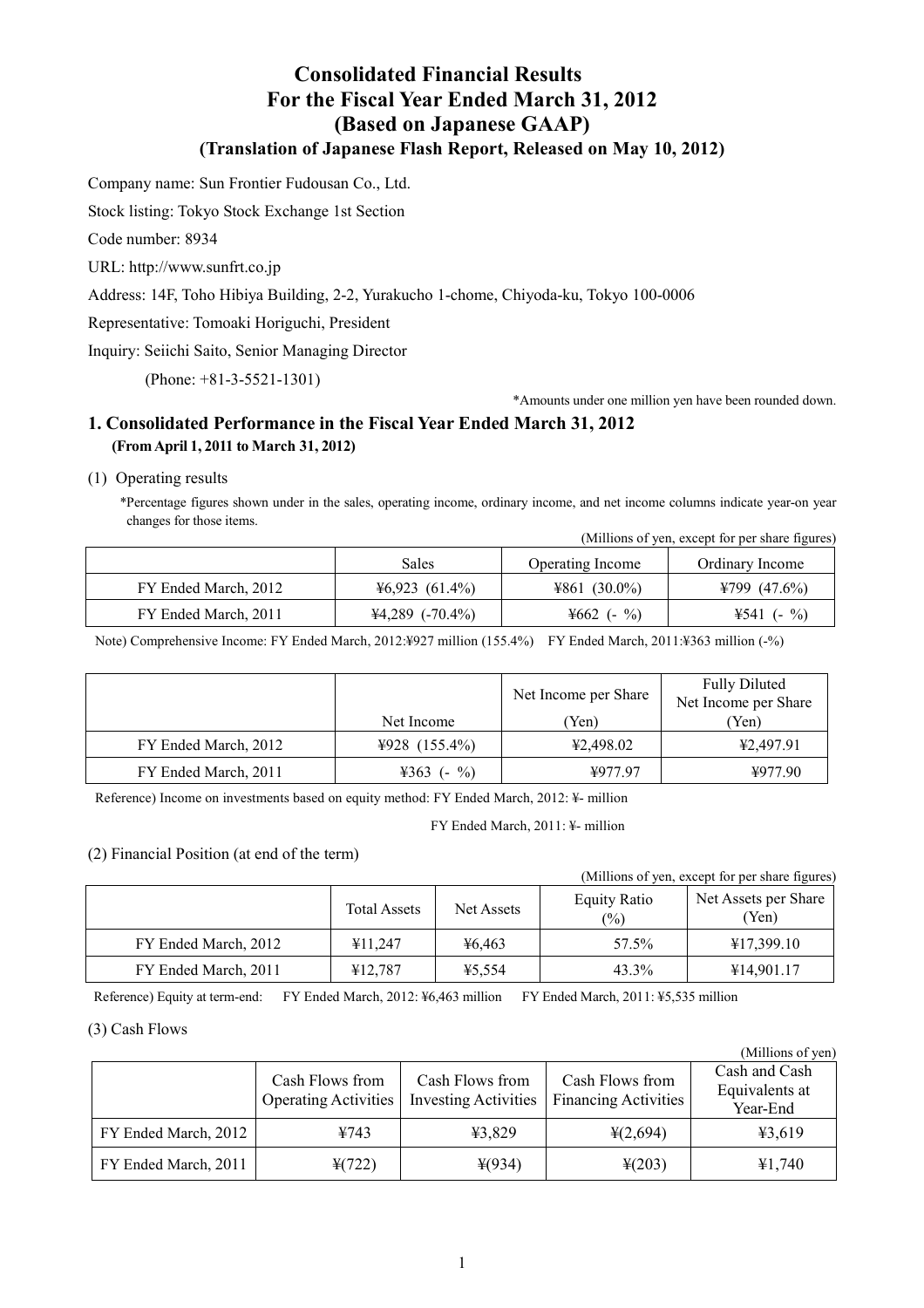# **2. Cash Dividends**

|                                       | Cash Dividends per Share (Yen) |                            |                                                     |                            | Total           | Payout ratio                   | Net asset |                                                                                                      |
|---------------------------------------|--------------------------------|----------------------------|-----------------------------------------------------|----------------------------|-----------------|--------------------------------|-----------|------------------------------------------------------------------------------------------------------|
|                                       | period                         | period                     | 1st quarter   2nd quarter   3rd quarter  <br>period | Year end                   | Annual<br>total | Dividends<br>(Millions of yen) |           | dividend rate<br>$\left  \frac{1}{2}\right $ (Consolidated) <sup>'</sup> (Consolidated) <sup>'</sup> |
| FY Ended March, 2011                  | $\overline{\phantom{0}}$       | $\text{\textsterling}0.00$ |                                                     | $\text{\textsterling}0.00$ | $\text{\#}0.00$ | $\overline{\phantom{0}}$       | $-1/2$    | $-1/2$                                                                                               |
| FY Ended March, 2012                  |                                | $\text{\textsterling}0.00$ |                                                     | ¥350.00                    | ¥350.00         | ¥130                           | $14.0\%$  | $2.0\%$                                                                                              |
| FY Ended March, 2013<br>(Projections) | $\overline{\phantom{0}}$       | $\text{\textsterling}0.00$ |                                                     | ¥400.00                    | ¥400.00         |                                | 15.6%     |                                                                                                      |

## **3. Projections for Consolidated Performance in the Year Ending March 31, 2013**

**(From April 1, 2012 to March 31, 2013)** \*Percentage figures are indicated year-on year changes for those items.

| (Millions of yen, except for per share figures) |                |                  |                  |                       |                         |  |
|-------------------------------------------------|----------------|------------------|------------------|-----------------------|-------------------------|--|
|                                                 | Net Sales      | Operating Income | Ordinary Income  | Net Income            | Net Income per<br>Share |  |
| 1st Half of FY<br>Ended March, 2013             |                |                  |                  |                       |                         |  |
| FY Ended March,<br>2013                         | ¥10,500(51.7%) | $41,120(30.1\%)$ | $41,050(31.3\%)$ | $\text{\#}950(2.4\%)$ | ¥2,557.23               |  |

## **4. Others**

(1) Changes in significant subsidiaries during the period (changes in specified subsidiaries resulting in changes in scope of consolidation): No

Newly companies: —

Excluded companies: —

(2) Changes in accounting principles, procedures and presentation methods

1) Changes caused by revision of accounting standards: No

2) Changes other than those included in 1): No

3) Changes in accounting estimates: No

4) Restatement of corrections: No

(3) Number of shares issued and outstanding (common shares)

1) Number of shares issued and outstanding at the end of the period (including treasury stock):

- FY ended March 31, 2012: 371,495 shares
- FY ended March 31, 2011: 371,495 shares
- 2) Number of treasury stock at the end of period:

FY ended March 31, 2012:  $-$  shares

FY ended March 31, 2011:  $-$  shares

3) Weighted average number of shares for the period:

FY ended March 31, 2012: 371,495 shares

FY ended March 31, 2011: 371,495 shares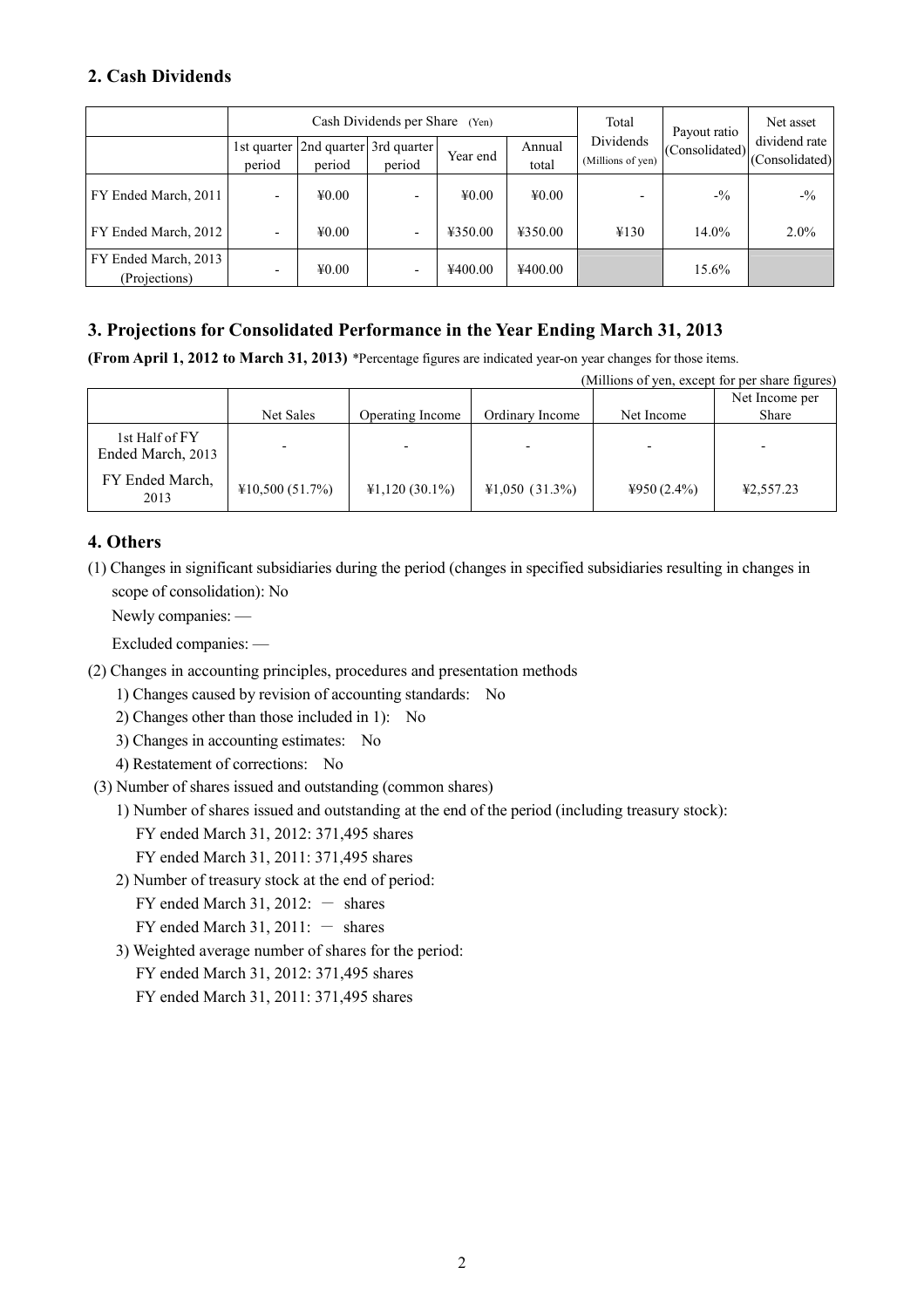### **Reference: Overview of Non-consolidated Performance**

1. Non-consolidated Performance in FY ended March 31, 2012 (from April 1, 2011 to March 31, 2012)

### (1) Operating Results

\*Percentage figures shown in the sales, operating income, ordinary income, and net income columns indicate year-on year changes for those items.

|                      |                     |                  |                 | (Millions of yen, except for per share figures) |
|----------------------|---------------------|------------------|-----------------|-------------------------------------------------|
|                      | <b>Sales</b>        | Operating Income | Ordinary Income | Net Income                                      |
| FY Ended March, 2012 | $46,766$ $(64.4\%)$ | ¥826 $(35.2\%)$  | ¥764 $(55.9\%)$ | ¥899 $(167.4\%)$                                |
| FY Ended March, 2011 | $44,115$ (-71.3%)   | $-$ %)<br>¥611   | ¥490<br>$-9/0$  | 4336<br>$-1/2$                                  |

|                      | Net Income per Share (Yen) | Fully Diluted Net Income per Share (Yen) |
|----------------------|----------------------------|------------------------------------------|
| FY Ended March, 2012 | ¥2.421.59                  | 42.421.48                                |
| FY Ended March, 2011 | 4904.45                    | 4905.39                                  |

### (2) Financial Position

#### (Millions of yen, except for per share figures)

|                      | <b>Total Assets</b> | Net Assets | Equity Ratio $(\%)$ | Net Assets per Share (Yen) |
|----------------------|---------------------|------------|---------------------|----------------------------|
| FY Ended March, 2012 | ¥10.862             | 46.415     | 59.1%               | ¥17,269.88                 |
| FY Ended March, 2011 | ¥12,607             | ¥5.534     | 43.8%               | ¥14,848.38                 |

Reference: Equity at term-end: FY Ended March, 2012: ¥6,415 million

FY Ended March, 2011: ¥5,516 million

### ※Indication of audit procedure implementation status

This financial results report is exempt from audit procedure based upon the Financial Instruments and Exchange Act. It is under the audit procedure process at the time of disclosure of this report.

#### ※Appropriate use of projections for performance, other notes

The projections for performance in this report contain forward-looking statements based on information available to the Company at the date of publication, and on certain set assumptions that have been deemed reasonable. Actual earnings may vary greatly in accordance with a wide range of factors. Refer to section 1. Results of Operation (1) Analysis of the Results of Operations on page 5 for assumptions used for projections and the notes on the use of the projections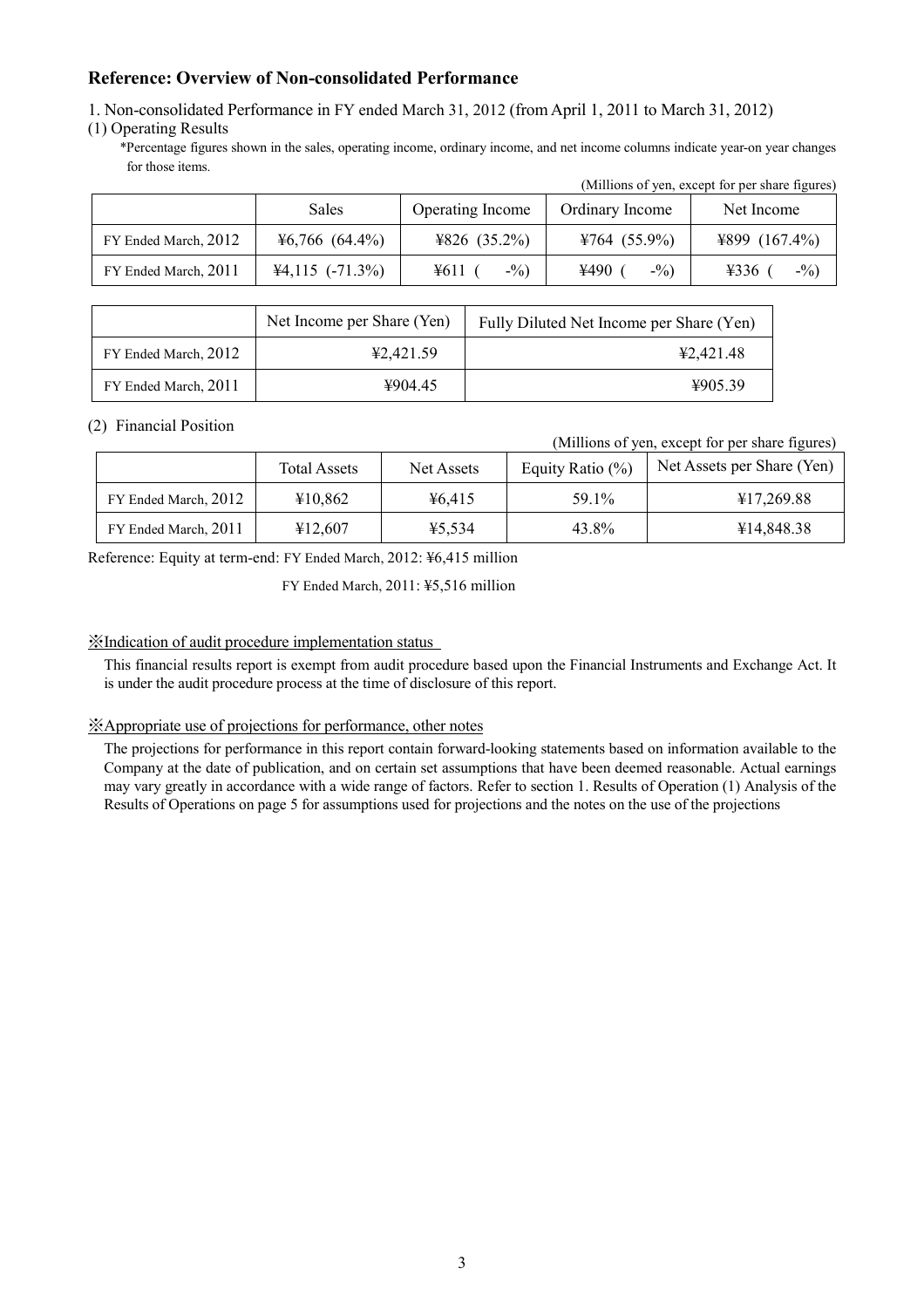### **1. Results of Operations**

#### (1) Analysis of Results of Operations

In this consolidated fiscal year, the Japanese economy was sluggish at first in the wake of the Great East Japan Earthquake, but is gently recovering, as production and consumption are picking up due to the restoration of supply chains, etc. However, the anxiety over the downturn of the overseas economy due to the financial turmoil in Europe and higher crude oil prices, etc. has not been dispelled. In the exchange market, yen's appreciation trend remains, and so the economic outlook is still uncertain.

In the office building rental market in the realty field, vacancy rate remains high and rents are decreasing, which indicate that the situation is severe. On the other hand, the real estate investment market shows a sign of gradual recovery, as wealthy people's needs for investments in urban real estate are growing and related transactions are increasing.

In this circumstance, our group has conducted mainly the downstream and midstream businesses in the fields of property management, brokerage for sale and rental, and realty, targeting office and commercial buildings in central Tokyo. In the real estate revitalization business, we engaged in procuring and selling mainly small to medium-sized property worth several hundred million yen, which is traded frequently in the market. On the other hand, in the real estate service business, we have met the needs for sale, construction, and revitalization, etc. arising out of the transactions of rental brokerage, etc. and created multifaceted business opportunities by increasing the assets under management in the property management business, in order to expand our business sustainably and stably. These efforts paid off, our business performance has been in the black for two terms in a row, and the resumption of dividend is expected in this consolidated fiscal year for the first time in 4 terms. We carefully discussed the collectability of deferred tax assets, considering the future variation in our business performance, and decided to post deferred tax assets from the end of this consolidated fiscal year.

As a result, our operating results for the fiscal year ended March 2012 were as follows: sales of ¥6,923 million (up by 61.4% from the previous fiscal year), operating income of ¥861 million (up by 30.0%), and ordinary income of ¥799 million (up by 47.6%). Net income was ¥928 million (up by 155.4%).

Business performance by segment is as follows.

#### *Real Estate Revitalization*

In the replanning business, we have concentrated on the procurement and sale of real estate while heedfully grasping the bottoming out of the market. Especially, we researched the property for short-term projects in the 5 urban wards, in which our company is competitive, and purchased 9 buildings. We also put various ideas into the process of merchandizing the enticement of tenants and remodeling, etc., made the buildings occupied soon, and sold the 9 buildings.

In the rental building business, we sold 4 rental buildings (and purchased 1 building) in May, in order to increase competitive rental buildings and prepare the funds for buying new replanning property from a medium to long-term viewpoint, and so the income from rents decreased from the previous year.

As a result of the above activities, sales were ¥4,892 million (up by 93.5% from the previous fiscal year) and segment income was ¥1,005 million (up by 26.0%).

#### *Real Estate Brokerage*

In our sales brokerage business, we continued to strengthen our customer base through efforts such as expanding trade opportunities with foreign investors, with Asia as our main focus.

Because of the recovery of the real estate investment market, etc., the number and amount of transactions increased in the latter half of this fiscal year, and sales and profits increased from the previous year.

In the rental brokerage business, although the office rental market in the urban center of Tokyo is still stringent, through the "as-is office," cooperation with related projects such as supporting a comprehensive office relocation,

and including peripheral business.

As a result of the above activities, sales were ¥1,138 million (up by 18.0% from the previous fiscal year) and segment income was ¥919 million (up by 8.4%).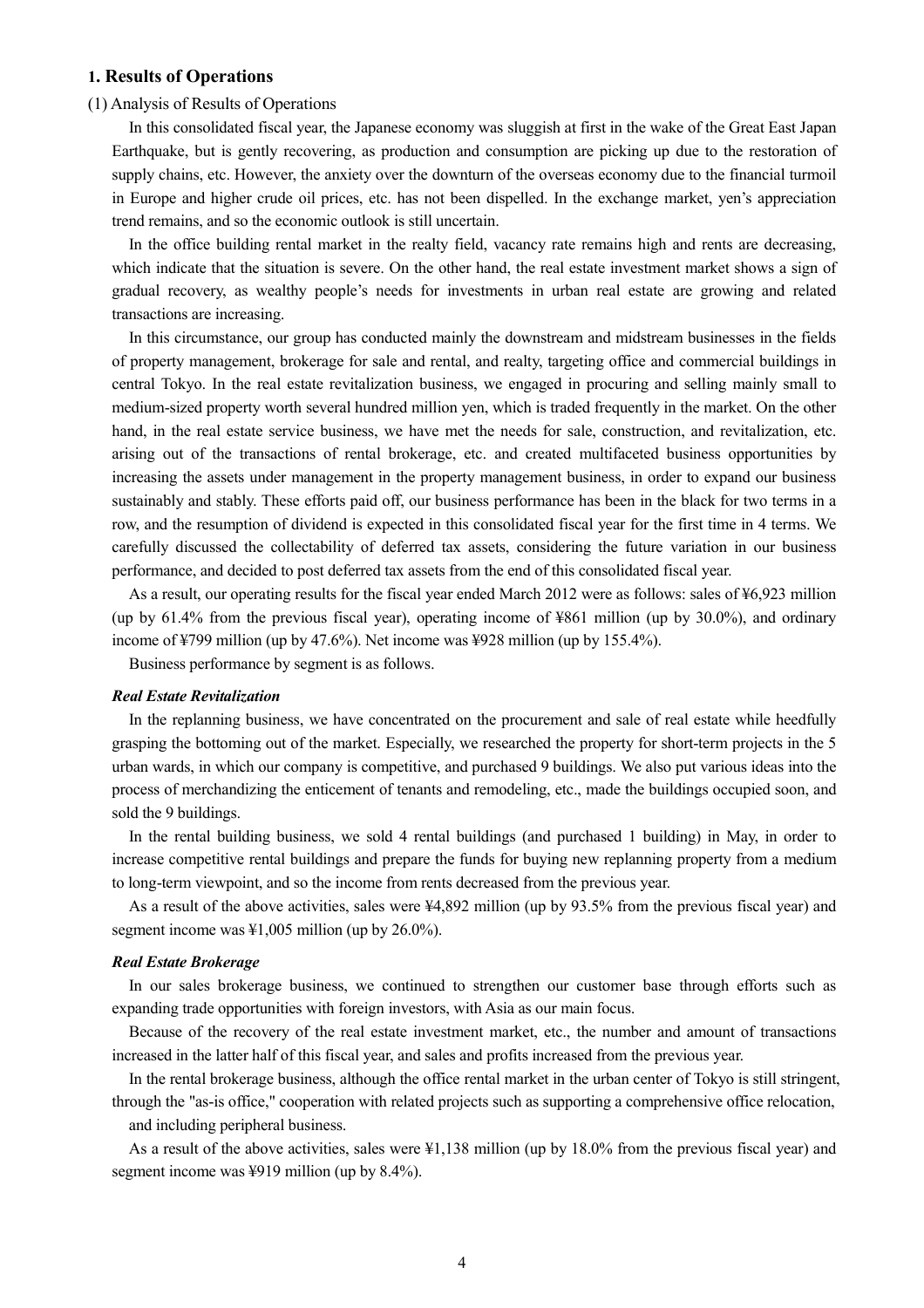#### *Property Management*

In the property management business, along with working to expand assets under contract, we made an effort to prevent vacancies through close tenant support at properties under contract. We also focused on creating new earnings opportunities, including appropriately proposing property improvements and restoration work with a view to increasing property values.

As a result of the above activities, sales were ¥454 million (up by 13.5% from the previous fiscal year) and segment income was ¥331 million (up by 12.0%).

#### *Other Businesses*

In the construction planning field, we have worked on new businesses, such as the proposal for a seismic remodeling, while offering the "comprehensive relocation planning" service for solving various problems regarding office relocation, including layout proposal, interior design creation, and restoration to the original state.

In the delinquent rent guarantee business, we have cultivated latent needs of customers by proposing new product plans, etc. and then the number of new guarantee transactions increased steadily.

As a result of the above activities, sales were ¥437 million (up by 10.5% from the previous fiscal year) and segment income was ¥230 million (up by 36.9%).

#### *Outlook for next year*

The Japanese economy is expected to recover for a while because of the demand for restoration after the Great East Japan Earthquake, etc., but the economic situation is unpredictable, as there are limitations in electricity supply and the concerns over the downturn of the overseas economy, etc.

In the realty field, a lot of offices are estimated to be supplied in the urban center of Tokyo, and it is difficult to improve the demand-supply balance soon, and so it will become more difficult to attract tenants. On the other hand, in the real estate investment market, the levels of selling and purchase prices, which had been significantly differed, have improved gradually, the number of transactions is increasing, and the active trading of small to medium-sized property is expected in the next term.

In this situation, our group will offer the specialized services using high-quality real estate to meet customers' needs, by improving the profitability of the realty service business, developing business structures that can tolerate market fluctuations, and improving quality and customer support.

In the real estate revitalization business, we will concentrate on the replanning business and handle mainly small to medium-sized property, which is traded often in the market, under the policy of making buildings occupied soon with clear exit strategies. As for medium to large-sized property, we will conduct businesses while reducing the funding risk based on the joint investment with business partners, by utilizing the planning and revitalization know-how we have nurtured in the replanning business.

In the brokerage business, we will strengthen the personnel and organizational systems and the partnership with building owners through thoroughgoing community-based activities. In addition, we will enrich the networks with investors and wealthy people, and cultivate overseas investors mainly in Asia.

In the property management business, we will increase assets under management, improve the synergetic effects with the building maintenance company, which became a 100% subsidiary of our company in January of this year, and expand our businesses. In the building maintenance business, we will concentrate on the high-place works, including glass and outer wall cleaning, in which we are competitive, and enhance personnel development in order to expand our business further.

As for the consolidated earnings forecast for the term ending March 2013, we estimate sales of 10,500 million yen (51.7% increase from the previous term), operating income of 1,120 million yen (30.1% increase), ordinary income of 1,050 million yen (31.3% increase), and current net income of 950 million yen (2.4% increase).

#### (2) Analysis of Financial Position

#### **i) Assets, liabilities and net assets**

The current assets at the end of this consolidated fiscal year were 6,521 million yen, increasing 2,270 million yen from the end of the previous consolidated fiscal year, as inventory assets decreased while cash and deposits,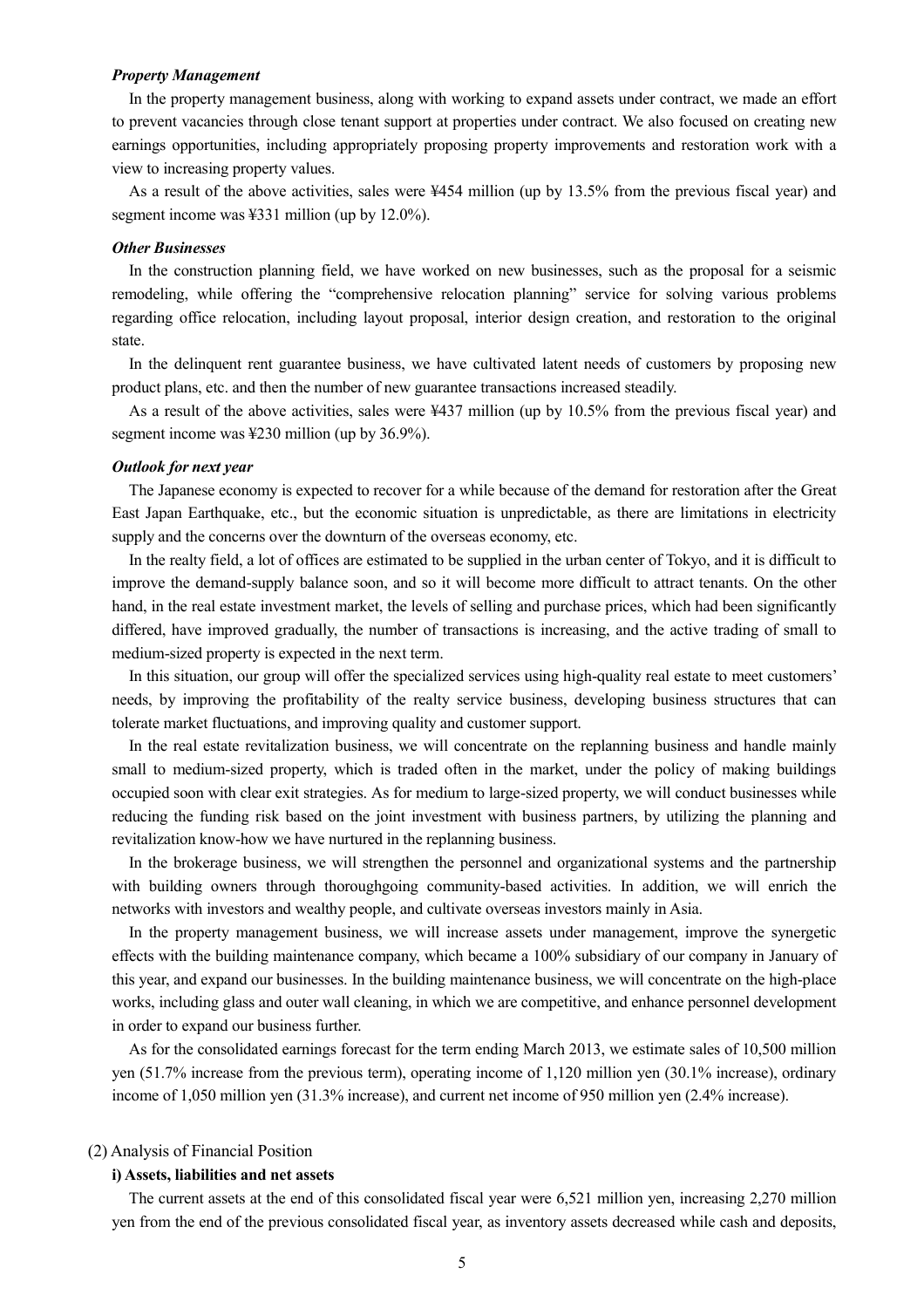securities, and deferred tax assets, etc. increased.

Cash and deposits was 3,912 million yen, increasing 1,796 million yen from the end of the previous consolidated fiscal year, as there were an income of 743 million yen from the cash flow from operating activities, an income of 3,829 million yen from the cash flow from investing activities, and an expense of 2,694 million yen from the cash flow from financial activities, and the fixed deposit, whose deposit term is over 3 months, decreased 82 million yen.

Inventory assets were 1,696 million yen, decreasing 106 million yen from the end of the previous consolidated fiscal year, as they are composed of mainly the real estate for sale and sale in process in the replanning business and property was sold.

Noncurrent assets were 4,726 million yen, decreasing 3,809 million yen from the end of the previous consolidated fiscal year, as goodwill increased while property, plant and equipment decreased.

Total liabilities as of the end of this consolidated fiscal year were 4,784 million yen, decreasing 2,448 million yen from the end of the previous consolidated fiscal year, as accounts payable-trade increased while short-term and long-term loans payable were repaid. Total net assets were 6,463 million yen, increasing 909 million yen from the end of the previous consolidated fiscal year, because of net income of 928 million yen, etc.

Consequently, net assets per share were 17,399.10 yen.

Total assets as of the end of this consolidated fiscal year were 11,247 million yen, decreasing 1,539 million yen from the end of the previous consolidated fiscal year.

#### **ii) Cash flows**

Cash and cash equivalents (hereinafter called "cash") as of the end of this consolidated fiscal year were 3,619 million yen, increasing 1,878 million yen from the beginning of this consolidated fiscal year, as we paid 4,815 million yen for repaying long-term loans payable and 1,388 million yen for acquiring property, plant and equipment, etc. while we earned 5,413 million yen by selling property, plant and equipment and 2,830 million yen through long-term loans payable, etc.

Each cash flow for this consolidated fiscal year and related factors are as follows:

### *Cash flow from operating activities*

The cash obtained through operating activities was 743 million yen (previous term: expenditure of 722 million yen). The major factors are an increase of 180 million yen in investment securities for sale, a decrease of 178 million yen in guarantee deposits received, income before income taxes and minority interests of 777 million yen, depreciation and amortization of 126 million yen, and a decrease of 113 million yen in accrued consumption tax, etc.

#### *Cash flow from investing activities*

The cash obtained through investing activities was 3,829 million yen (previous term: expenditure of 934 million yen). The major factors are proceeds from sales of property, plant and equipment of 5,413 million yen, and proceeds from withdrawal of time deposits of 1,411 million yen, etc. although an expenditure of 1,388 million yen for purchase of property, plant and equipment, 1,172 million yen of payments into time deposits.

#### *Cash flow from financing activities*

The cash used for financing activities was 2,694 million yen (previous term: expenditure of 203 million yen). The major factors are proceeds from long-term loans payable of 2,830 million yen, repayment of long-term loans payable of 4,815 million yen, and net decrease in short-term loans payable of 600 million yen.

#### (3) Basic policy for profit allocation and the dividends for the current and next terms

Our company has the basic policy of returning profits to shareholders in a long-term, stable basis and enriching retained earnings to respond to the changes in the business environment flexibly.

The term-end dividend for the term ended March 2012 is 350 yen per share under the above mentioned policy. This matter is to be discussed at the annual meeting of shareholders scheduled in June 2012.

The dividend for the next term ending March 2013 is to be 400 yen per share.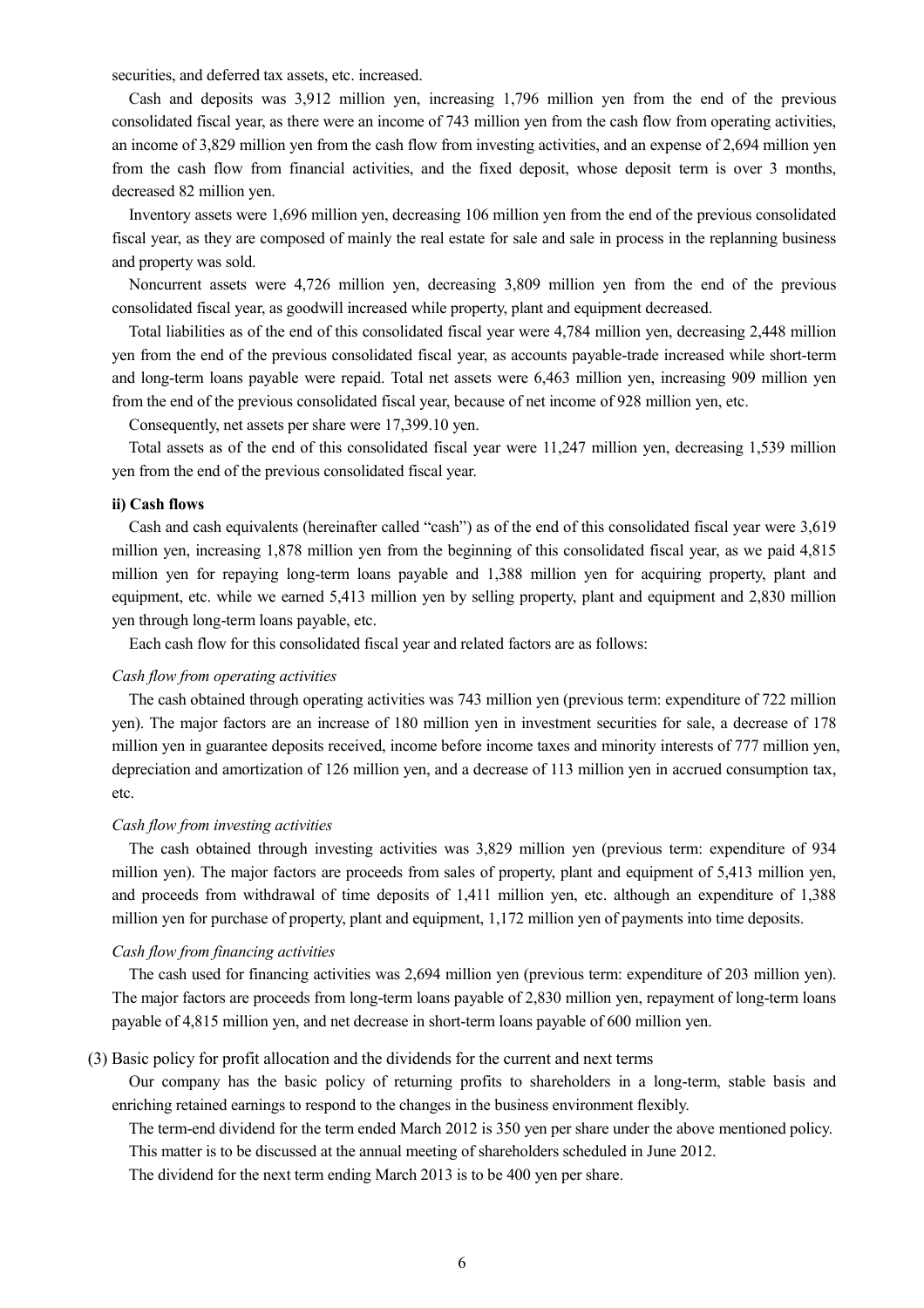### **2. Situation of our corporate group**

Our group is composed of our company (Sun Frontier Fudousan Co., Ltd.) and 5 consolidated subsidiaries, and conducts "the real estate revitalization business" and "the realty service business."

The contents and segments of each business are as described in "4. Consolidated financial statements, (9) Notes regarding consolidated financial statements (segment information)." The results of the real estate revitalization business, the brokerage business, and the property management business are to be disclosed.

#### **3. Business Policy**

#### (1)Basic policy for business administration

Our group conducts businesses while setting the following corporate philosophy as the basic policy for business administration.

### *(Corporate philosophy)*

"Our employees avoid consuming un-renewable resources wastefully and contribute to the sustainable prosperity of humankind, animals, and plants, by improving knowledge, skills, and personalities through their work in a passionate manner and devoting to the utilization and distribution of real estate stocks."

#### (2)Target management indicators

Our group aims to grow sustainably from a long-term viewpoint, and emphasizes capital-to-asset ratio from the viewpoint of financial safety and recurring profit margin from the viewpoint of profitability and productivity.

### (3)Medium to long-term business strategies

Our group aims to become a reliable lifelong partner of our clients, by establishing a stable management base that is not swayed easily by economic and market situations and coping with any troubles related to real estate of our clients, including building owners. To do so, we implement the following medium to long-term strategies.

Firstly, we improve quality. In order to meet customers' needs at high levels and satisfy them, we aim to offer high-quality services and products. To do so, we develop personnel and fortify in-company systems based on customer-oriented policies. In detail, we aim to brush up expertise in real estate practice and develop trustworthy, reliable personnel who can give hospitality. In addition, in order to offer higher-quality, meticulous services, including the production of contracts and reports, we will enrich after-sales services, and strengthen in-company systems so as to win lifelong trust from the first contact.

Secondly, we hone our ability to attend to customers. In order to properly solve any troubles regarding real estate, we will brush up our expertise as professionals, and develop systems for attending to each customer. We will offer a variety of one-stop realty services by enriching the mid-stream to downstream services in the fields of property management, building maintenance, sale/rental brokerage, and real estate, bring out the comprehensive ability of each related section, and developing businesses organically. These efforts would lead to the improvement of the replanning business and the expansion of our businesses while alleviating risks through the securing of stable procurement and sale routes and the cooperation with business partners, etc.

Thirdly, we strengthen the base for business administration. We concentrate on reinforcing our customer base and financial ground, and aim to become a corporation that can tolerate the fluctuations in the market. To do so, we will fortify the sections of property management, building maintenance, sale and rental brokerage, in which stable profits are expected. In addition, we will aim to increase the income from rents by owning buildings for a long time in the rental building business and enrich our customer base through the property management business and the stock-type business, such as the delinquent rent guarantee business.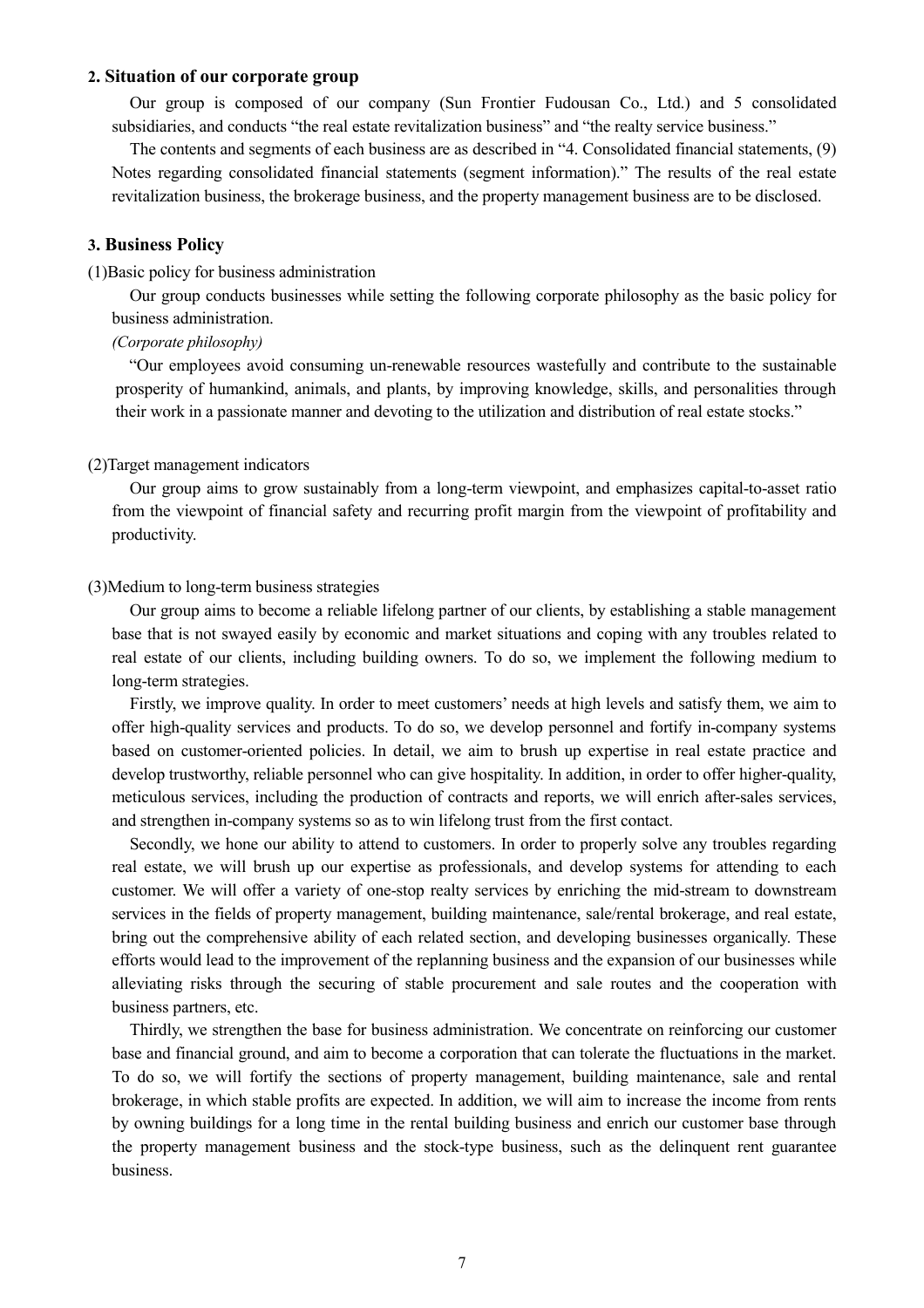### (4)The issues to be handled

The realty market is estimated to shrink from the medium to long-term viewpoint, because the declining birthrate and aging population are worsening rapidly and the number of office workers is decreasing due to the decline in productive population, although the market is picking up gradually from the temporary downturn. In this situation, our performance has been in the black for 2 consecutive terms, but in order to continue our business in a stable manner from the medium to long-term viewpoint, we need to improve the realty service business further, engage in the development of various products and exit strategies in the replanning business, and increase our profitability further. To do so, we aim to polish organizational power to cope with the changes in the business environment flexibly, cling to the business attitude of "evolving ourselves and satisfying requests" from the viewpoint of customers, and offer high-quality realty services that can meet the needs of customers.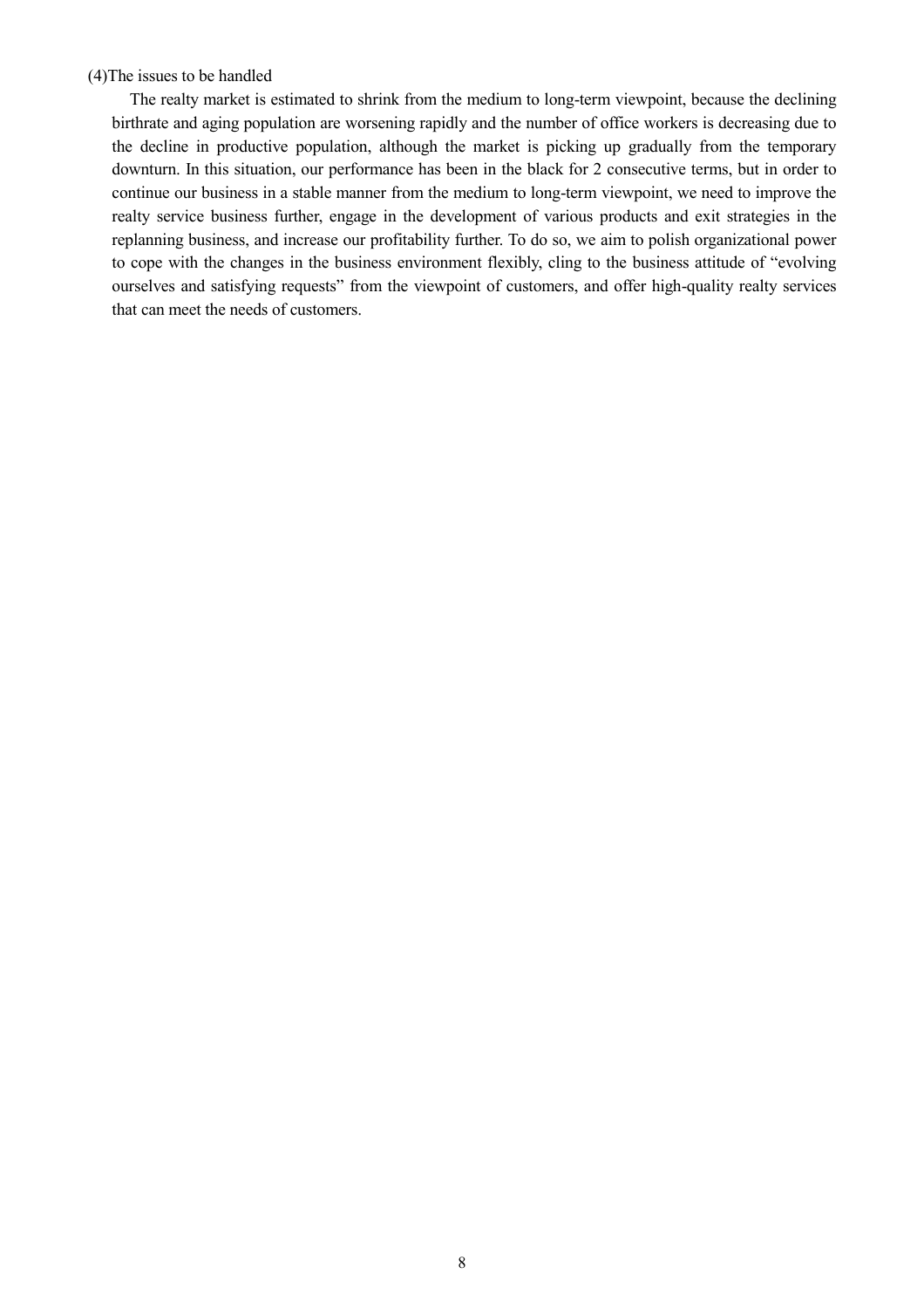# **4. Consolidated Financial Statements**

\*Amounts under one thousand yen have been rounded down.

# **(1) Consolidated Balance Sheets**

|                                     |                          | (Thousands of yen)   |
|-------------------------------------|--------------------------|----------------------|
|                                     | As of March 31, 2011     | As of March 31, 2012 |
| <b>ASSETS</b>                       |                          |                      |
| <b>Current assets</b>               |                          |                      |
| Cash and deposits                   | 2,115,547                | 3,912,155            |
| Accounts receivable-trade           | 147,498                  | 287,204              |
| Operational investment securities   | $\overline{\phantom{a}}$ | 180,000              |
| Real estate for sale                | 787,243                  | 57,143               |
| Real estate for sale in process     | 1,015,584                | 1,633,325            |
| Work in process construction        |                          | 6,500                |
| Supplies                            | 600                      |                      |
| Deferred tax assets                 |                          | 166,669              |
| Other                               | 191,352                  | 287,131              |
| Allowance for doubtful accounts     | $\triangle 6,583$        | $\triangle$ 8,577    |
| <b>Total current assets</b>         | 4,251,244                | 6,521,551            |
| <b>Noncurrent assets</b>            |                          |                      |
| Property, plant and equipment       |                          |                      |
| <b>Buildings</b>                    | 5,097,622                | 2,176,800            |
| Accumulated depreciation            | △399,889                 | $\triangle$ 275,890  |
| Buildings, net                      | 4,697,732                | 1,900,909            |
| Vehicles                            | 5,421                    | 11,290               |
| Accumulated depreciation            | $\triangle$ 2,771        | $\triangle$ 9,440    |
| Vehicles, net                       | 2,650                    | 1,849                |
| Land                                | 3,192,919                | 1,936,846            |
| Construction in progress            | 62,500                   |                      |
| Other                               | 56,652                   | 64,693               |
| Accumulated depreciation            | $\triangle$ 46,847       | $\triangle$ 54,885   |
| Other, net                          | 9,804                    | 9,808                |
| Total property, plant and equipment | 7,965,607                | 3,849,414            |
| <b>Intangible assets</b>            |                          |                      |
| Goodwill                            | 31,875                   | 445,701              |
| Other                               | 14,305                   | 5,542                |
| <b>Total intangible assets</b>      | 46,180                   | 451,243              |
| <b>Investments and other assets</b> |                          |                      |
| Investment securities               | 204,860                  | 204,716              |
| Deferred tax assets                 | $\overline{\phantom{a}}$ | 11,067               |
| Other                               | 325,932                  | 219,074              |
| Allowance for doubtful accounts     | $\triangle 6,351$        | $\triangle 9{,}107$  |
| Total investments and other assets  | 524,440                  | 425,749              |
| <b>Total noncurrent assets</b>      | 8,536,228                | 4,726,408            |
| <b>Total assets</b>                 | 12,787,473               | 11,247,959           |
|                                     |                          |                      |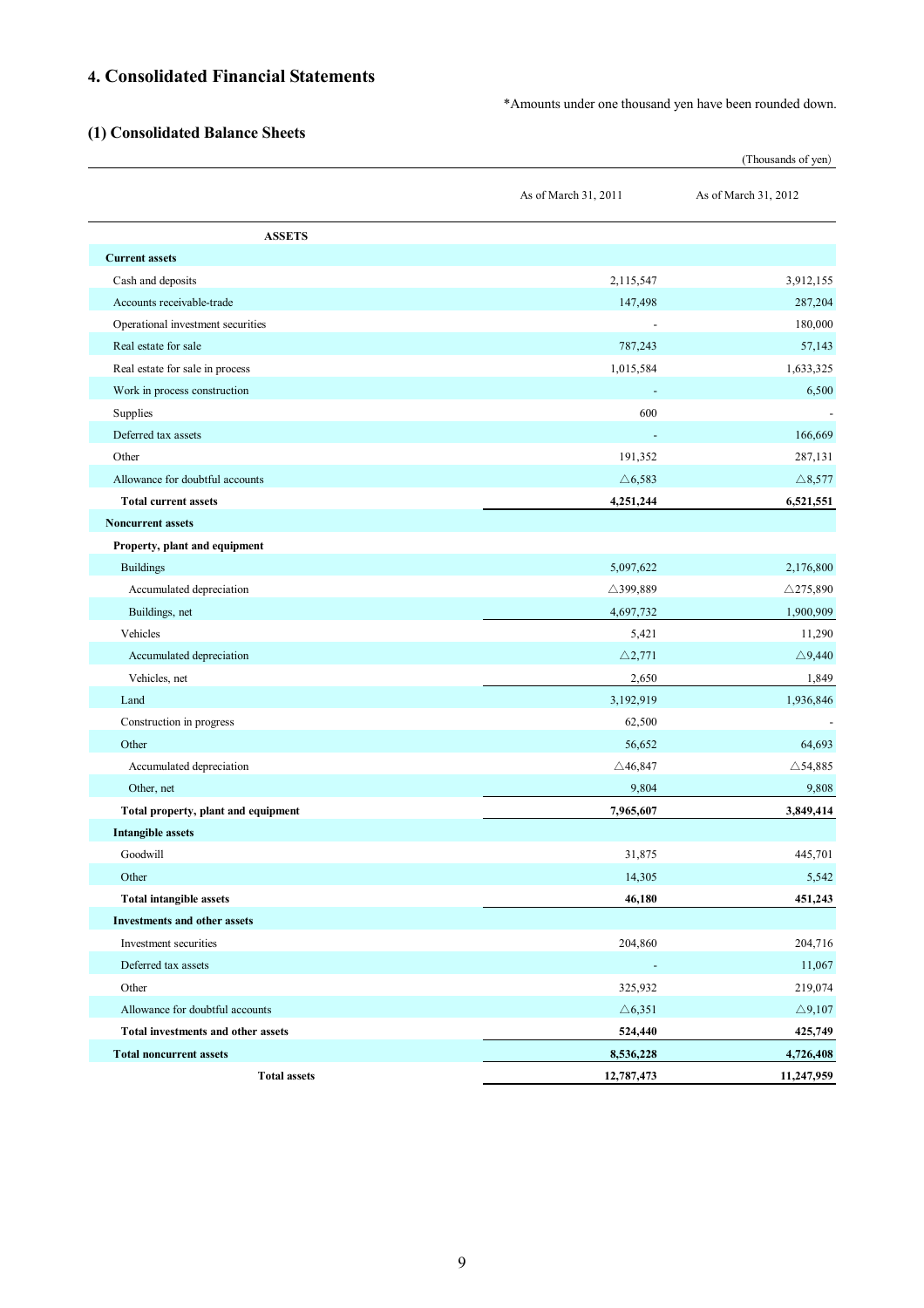| (Thousands of yen) |  |
|--------------------|--|
|--------------------|--|

|                                                       | As of March 31, 2011  | As of March 31, 2012 |
|-------------------------------------------------------|-----------------------|----------------------|
| <b>LIABILITIES</b>                                    |                       |                      |
| <b>Current liabilities</b>                            |                       |                      |
| Accounts payable-trade                                | 102,674               | 265,393              |
| Short-term loans payable                              | 600,000               |                      |
| Current portion of bonds                              | 108,000               | 54.000               |
| Current portion of long-term loans payable            | 392,688               | 234,907              |
| Income taxes payable                                  | 39,510                | 22,971               |
| Provision for bonuses                                 | 39,360                | 45,056               |
| ConstructionWarrantyReserve                           | 800                   | 3,635                |
| Provision for loss on guarantees for rent             | 6,896                 | 5,251                |
| Other                                                 | 520,801               | 747,369              |
| <b>Total current liabilities</b>                      | 1,810,730             | 1,378,585            |
| <b>Noncurrent liabilities</b>                         |                       |                      |
| Bonds payable                                         | 54,000                |                      |
| Long-term loans payable                               | 4,741,592             | 2,957,050            |
| Deferred tax liabilities                              | 451                   |                      |
| Other                                                 | 626,094               | 448,643              |
| <b>Total noncurrent liabilities</b>                   | 5,422,138             | 3,405,693            |
| <b>Total liabilities</b>                              | 7,232,869             | 4,784,279            |
| <b>NET ASSETS</b>                                     |                       |                      |
| Shareholders' equity                                  |                       |                      |
| Capital stock                                         | 7,728,308             | 5,515,443            |
| Capital surplus                                       | 500,000               |                      |
| Retained earnings                                     | $\triangle$ 2,693,256 | 947,614              |
| Total shareholders' equity                            | 5,535,052             | 6,463,057            |
| Accumulated other comprehensive income                |                       |                      |
| Valuation difference on available-for-sale securities | 658                   | 622                  |
| Total accumulated other comprehensive income          | 658                   | 622                  |
| Subscription rights to shares                         | 18,893                |                      |
| <b>Total net assets</b>                               | 5,554,603             | 6,463,679            |

**Total liabilities and net assets 12,787,473 11,247,959**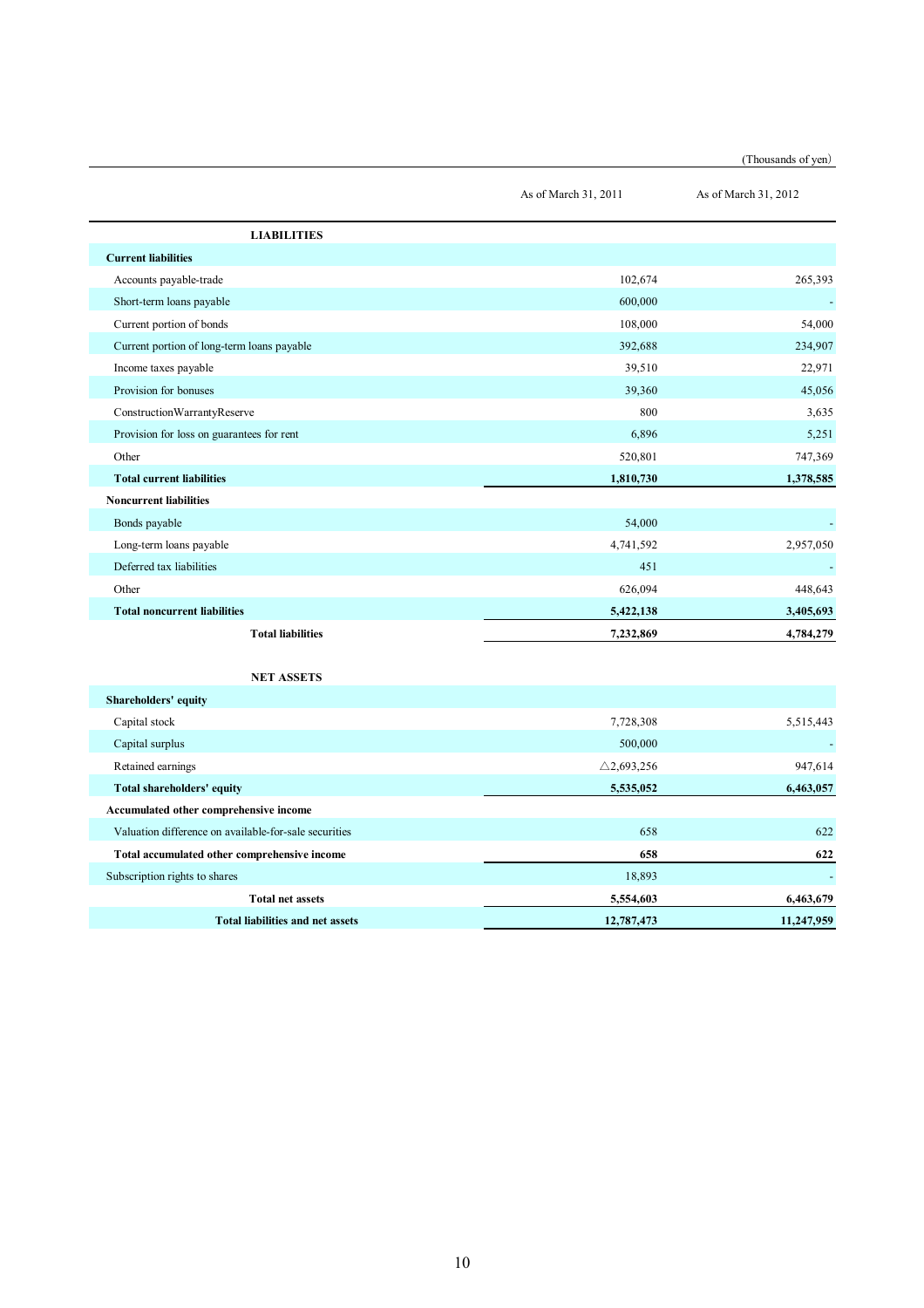#### **(2) Consolidated Statements of Income and Consolidated Statements of comprehensive income Consolidated Statements of Income**

|                                                                                           |                                                           | (Thousands of yen)                                        |
|-------------------------------------------------------------------------------------------|-----------------------------------------------------------|-----------------------------------------------------------|
|                                                                                           | FY ended March 31, 2011<br>(April 1,2010– March 31, 2011) | FY ended March 31, 2012<br>(April 1,2011– March 31, 2012) |
| <b>Net sales</b>                                                                          | 4,289,998                                                 | 6,923,522                                                 |
| <b>Cost of sales</b>                                                                      | 2,022,515                                                 | 4,304,845                                                 |
| Gross profit                                                                              | 2,267,482                                                 | 2,618,677                                                 |
| Selling, general and administrative expenses                                              | 1,604,842                                                 | 1,757,483                                                 |
| <b>Operating income</b>                                                                   | 662,639                                                   | 861,193                                                   |
| Non-operating income                                                                      |                                                           |                                                           |
| Interest income                                                                           | 1,802                                                     | 1,841                                                     |
| Dividends income                                                                          | 436                                                       | 422                                                       |
| Interest on refund                                                                        | 21                                                        | 2,236                                                     |
| Liquidated Damages Income                                                                 | 1,587                                                     |                                                           |
| Compensation income                                                                       | 196                                                       | 4,200                                                     |
| Gain on disposal of unpaid dividend                                                       | 771                                                       | 2,045                                                     |
| Other                                                                                     | 862                                                       | 989                                                       |
| <b>Total non-operating income</b>                                                         | 5,678                                                     | 11,734                                                    |
| Non-operating expenses                                                                    |                                                           |                                                           |
| Interest expenses                                                                         | 125,691                                                   | 64,763                                                    |
| Finance costs                                                                             |                                                           | 8,242                                                     |
| Other                                                                                     | 870                                                       | 424                                                       |
| <b>Total non-operating expenses</b>                                                       | 126,562                                                   | 73,431                                                    |
| <b>Ordinary</b> income                                                                    | 541,755                                                   | 799,496                                                   |
| <b>Extraordinary income</b>                                                               |                                                           |                                                           |
| Gain on sales of noncurrent assets                                                        | 1,656                                                     | 2,702                                                     |
| Reversal of allowance for doubtful accounts                                               | 3,634                                                     |                                                           |
| Reversal of construction warranty reserve                                                 | 4,552                                                     | $\blacksquare$                                            |
| Gain on reversal of subscription rights to shares                                         |                                                           | 18,893                                                    |
| Other                                                                                     | 933                                                       |                                                           |
| Total extraordinary income                                                                | 10,776                                                    | 21,595                                                    |
| <b>Extraordinary loss</b>                                                                 |                                                           |                                                           |
| Loss on retirement of noncurrent assets                                                   | 2,898                                                     | 207                                                       |
| Loss on valuation of membership                                                           | 100                                                       |                                                           |
| Litigation settlement                                                                     | 151,368                                                   |                                                           |
| Loss on derivatives cancellation<br>Loss on adjustment for changes of accounting standard |                                                           | 41,510                                                    |
| for asset retirement obligations                                                          | 3,291                                                     |                                                           |
| Other                                                                                     |                                                           | 1,388                                                     |
| <b>Total extraordinary losses</b>                                                         | 157,658                                                   | 43,107                                                    |
| Income before income taxes and minority interests                                         | 394,872                                                   | 777,985                                                   |
| Income taxes-current                                                                      | 31,559                                                    | 19,026                                                    |
| Income taxes-deferred                                                                     |                                                           | $\triangle$ 169,046                                       |
| <b>Total income taxes</b>                                                                 | 31,559                                                    | $\Delta$ 150,020                                          |
| Income before minority interests                                                          | 363,313                                                   | 928,005                                                   |
| Net income                                                                                | 363,313                                                   | 928,005                                                   |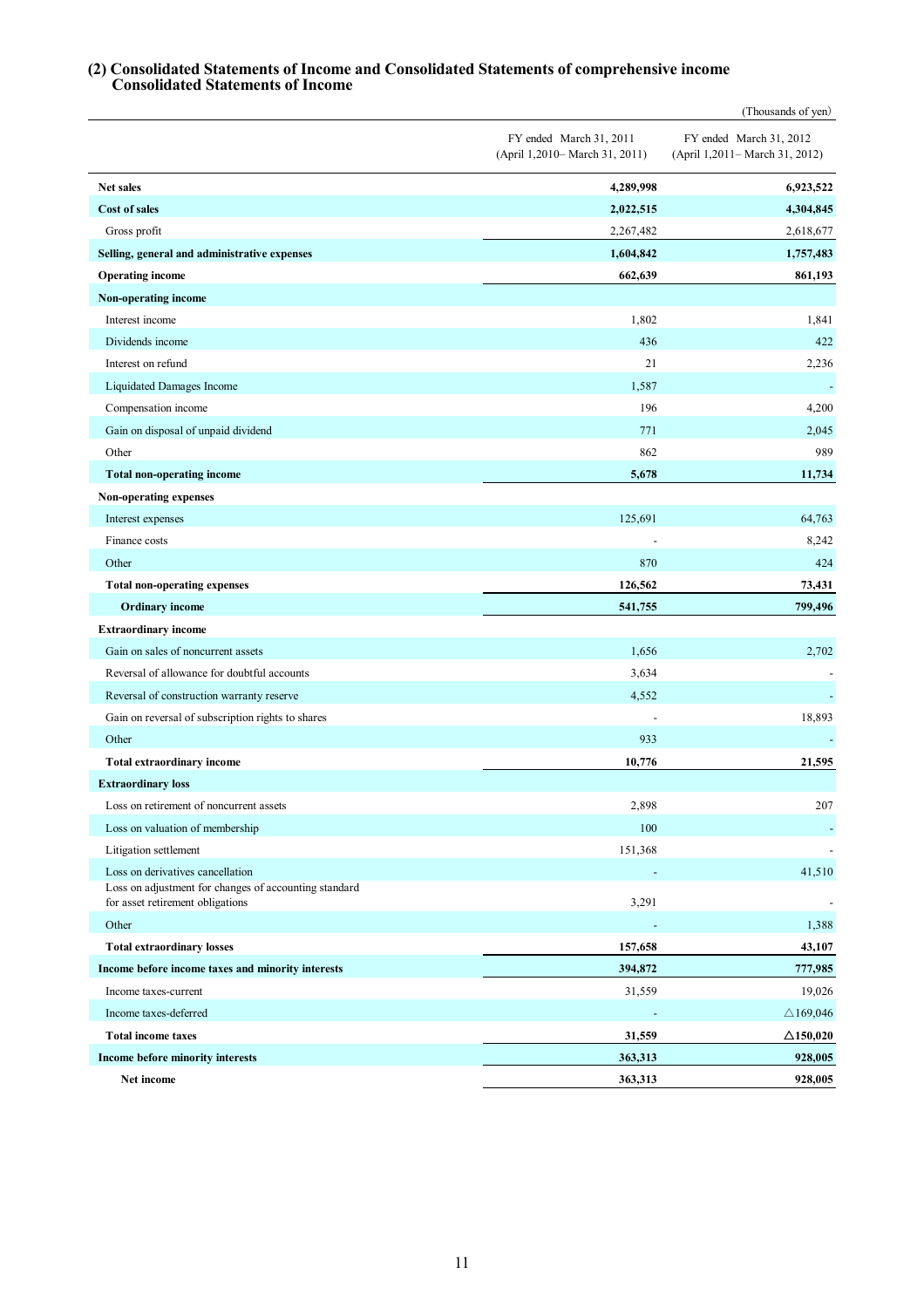### **Consolidated Statements of comprehensive income**

|                                                           |                                                           | (Thousands of yen)                                        |
|-----------------------------------------------------------|-----------------------------------------------------------|-----------------------------------------------------------|
|                                                           | FY ended March 31, 2011<br>(April 1,2010– March 31, 2011) | FY ended March 31, 2012<br>(April 1,2011– March 31, 2012) |
| Consolidated statements of comprehensive income           |                                                           |                                                           |
| Income before minority interests                          | 363,313                                                   | 928,005                                                   |
| Other comprehensive income                                |                                                           |                                                           |
| Valuation difference on available-for-sale securities     | 17                                                        | $\triangle 36$                                            |
| Total other comprehensive income                          | 17                                                        | $\triangle$ 36                                            |
| Comprehensive income                                      | 363,331                                                   | 927,969                                                   |
| Comprehensive income attributable to                      |                                                           |                                                           |
| Comprehensive income attributable to owners of the parent | 363,331                                                   | 927,969                                                   |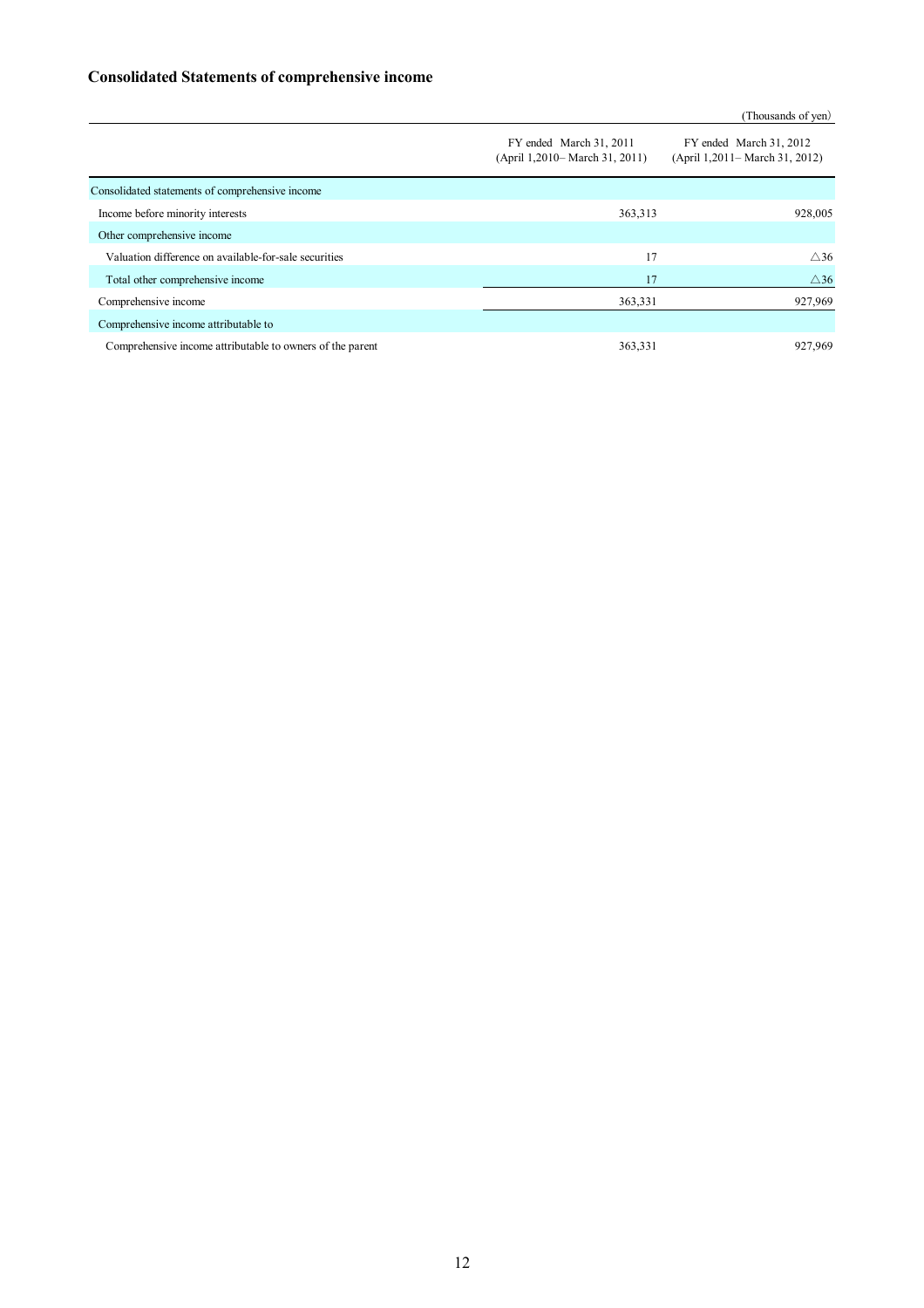# **(3) Consolidated Statements of Changes in Net Assets**

(Thousands of yen)

|                                                       | FY ended March 31, 2011<br>(April 1,2010– March 31, 2011) | FY ended March 31, 2012<br>(April 1,2011– March 31, 2012) |
|-------------------------------------------------------|-----------------------------------------------------------|-----------------------------------------------------------|
| Shareholders' equity                                  |                                                           |                                                           |
| Capital stock                                         |                                                           |                                                           |
| Balance at the beginning of current period            | 7,728,308                                                 | 7,728,308                                                 |
| Changes of items during the period                    |                                                           |                                                           |
| Capital reduction                                     |                                                           | $\triangle$ 2,212,865                                     |
| Total changes of items during the period              |                                                           | $\triangle$ 2,212,865                                     |
| Balance at the end of current period                  | 7,728,308                                                 | 5,515,443                                                 |
| Capital surplus                                       |                                                           |                                                           |
| Balance at the beginning of current period            | 500,000                                                   | 500,000                                                   |
| Changes of items during the period                    |                                                           |                                                           |
| Capital reduction                                     |                                                           | 2,212,865                                                 |
| Deficit disposition                                   |                                                           | $\triangle$ 2,712,865                                     |
| Total changes of items during the period              |                                                           | $\triangle$ 500,000                                       |
| Balance at the end of current period                  | 500,000                                                   |                                                           |
| Retained earnings                                     |                                                           |                                                           |
| Balance at the beginning of current period            | $\triangle$ 3,056,570                                     | $\triangle$ 2,693,256                                     |
| Changes of items during the period                    |                                                           |                                                           |
| Deficit disposition                                   |                                                           | 2,712,865                                                 |
| Net income                                            | 363,313                                                   | 928,005                                                   |
| Total changes of items during the period              | 363,313                                                   | 3,640,870                                                 |
| Balance at the end of current period                  | $\triangle$ 2,693,256                                     | 947,614                                                   |
| Total shareholders' equity                            |                                                           |                                                           |
| Balance at the beginning of current period            | 5,171,738                                                 | 5,535,052                                                 |
| Changes of items during the period                    |                                                           |                                                           |
| Net income                                            | 363,313                                                   | 928,005                                                   |
| Total changes of items during the period              | 363,313                                                   | 928,005                                                   |
| Balance at the end of current period                  | 5,535,052                                                 | 6,463,057                                                 |
| Accumulated other comprehensive income                |                                                           |                                                           |
| Valuation difference on available-for-sale securities |                                                           |                                                           |
| Balance at the beginning of current period            | 640                                                       | 658                                                       |
| Changes of items during the period                    |                                                           |                                                           |
| Net changes of items other than shareholders' equity  | 17                                                        | $\triangle 36$                                            |
| Total changes of items during the period              | 17                                                        | $\triangle 36$                                            |
| Balance at the end of current period                  | 658                                                       | 622                                                       |
| Total accumulated other comprehensive income          |                                                           |                                                           |
| Balance at the beginning of current period            | 640                                                       | 658                                                       |
| Changes of items during the period                    |                                                           |                                                           |
| Net changes of items other than shareholders' equity  | 17                                                        | $\triangle 36$                                            |
| Total changes of items during the period              | 17                                                        | $\triangle 36$                                            |
| Balance at the end of current period                  | 658                                                       | 622                                                       |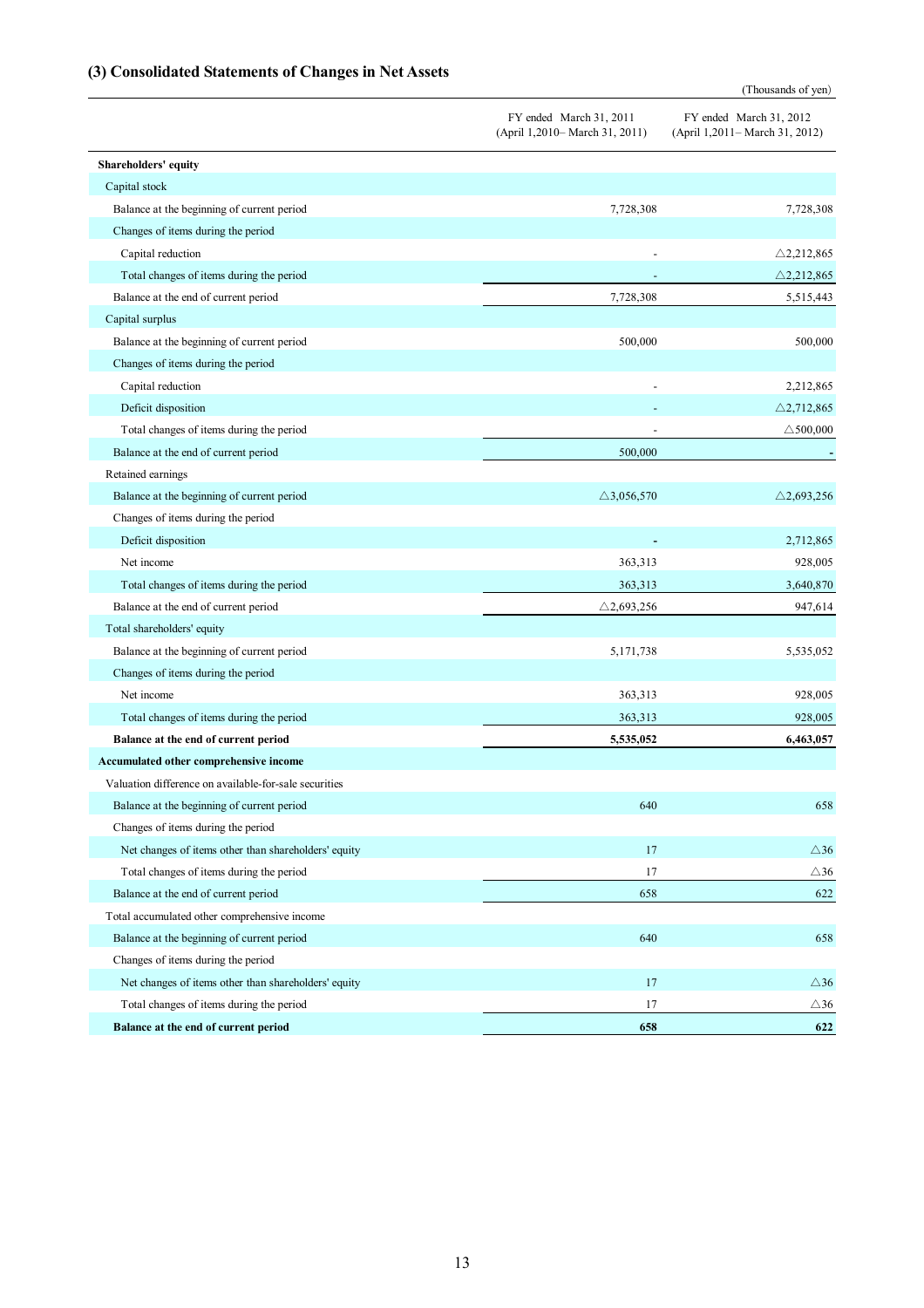|                                                      |                                                           | (Thousands of yen)                                        |
|------------------------------------------------------|-----------------------------------------------------------|-----------------------------------------------------------|
|                                                      | FY ended March 31, 2011<br>(April 1,2010– March 31, 2011) | FY ended March 31, 2012<br>(April 1,2011– March 31, 2012) |
| Subscription rights to shares                        |                                                           |                                                           |
| Balance at the beginning of current period           | 12,431                                                    | 18,893                                                    |
| Changes of items during the period                   |                                                           |                                                           |
| Net changes of items other than shareholders' equity | 6,462                                                     | $\triangle$ 18,893                                        |
| Total changes of items during the period             | 6,462                                                     | $\triangle$ 18,893                                        |
| Balance at the end of current period                 | 18,893                                                    |                                                           |
| <b>Total net assets</b>                              |                                                           |                                                           |
| Balance at the beginning of current period           | 5,184,810                                                 | 5,554,603                                                 |
| Changes of items during the period                   |                                                           |                                                           |
| Net income                                           | 363,313                                                   | 928,005                                                   |
| Net changes of items other than shareholders' equity | 6,479                                                     | $\triangle$ 18,929                                        |
| Total changes of items during the period             | 369,793                                                   | 909,076                                                   |
| Balance at the end of current period                 | 5,554,603                                                 | 6,463,679                                                 |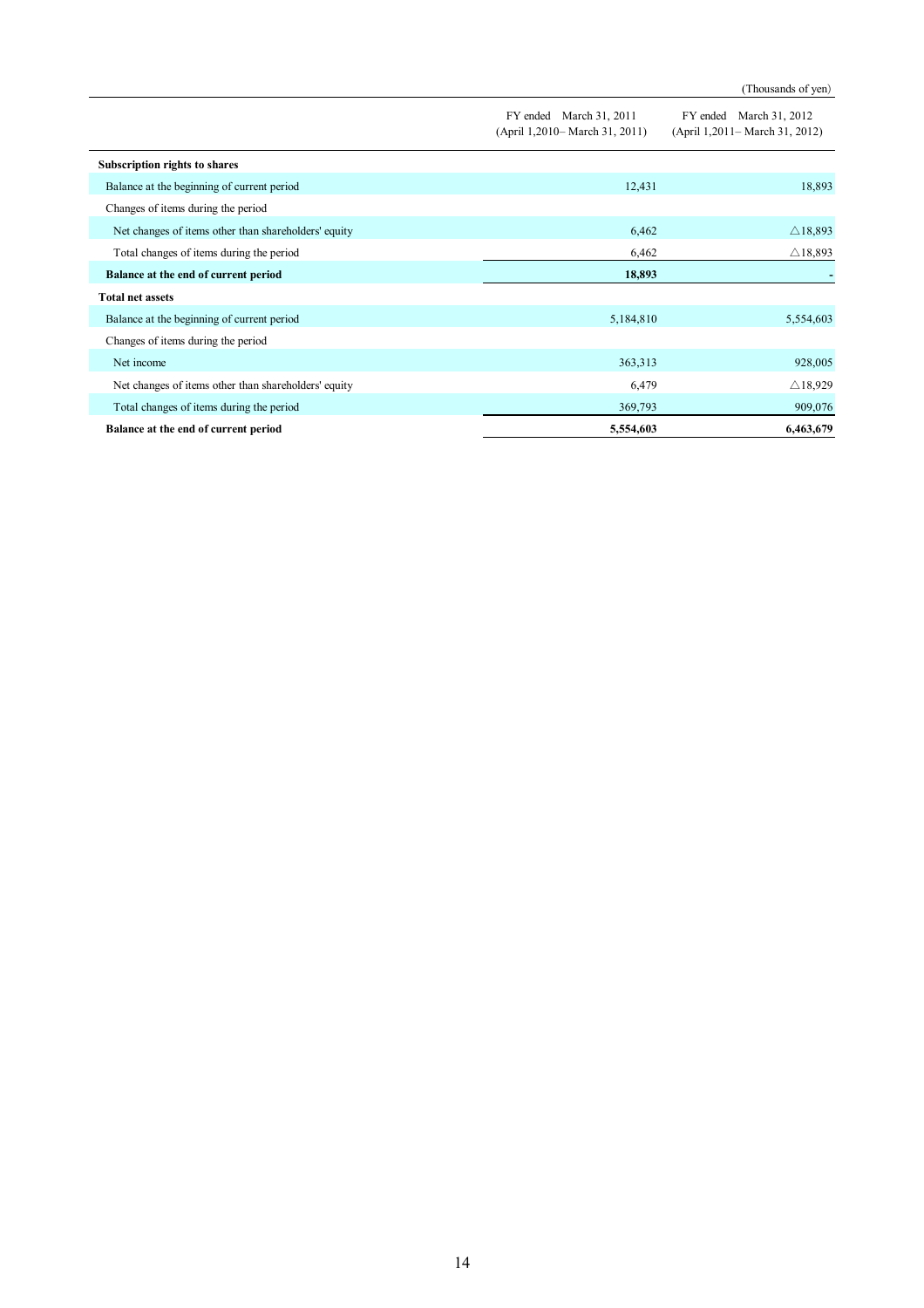# **(4) Consolidated Statements of Cash Flows**

(Thousands of yen)

|                                                                         | FY ended March 31, 2011<br>(April 1,2010– March 31, 2011) | FY ended March 31, 2012<br>(April 1,2011– March 31, 2012) |
|-------------------------------------------------------------------------|-----------------------------------------------------------|-----------------------------------------------------------|
| Net cash provided by (used in) operating activities                     |                                                           |                                                           |
| Income before income taxes and minority interests                       | 394,872                                                   | 777,985                                                   |
| Depreciation and amortization                                           | 221,232                                                   | 126,216                                                   |
| Amortization of goodwill                                                | 5,625                                                     | 7,500                                                     |
| Increase (decrease) in stock acquisition                                | 6,462                                                     | $\triangle$ 18,893                                        |
| Increase (decrease) in allowance for doubtful accounts                  | $\triangle$ 2,708                                         | 4,750                                                     |
| Increase (decrease) in provision for bonuses                            | 3,101                                                     | 395                                                       |
| Increase (decrease) in construction warranty reserve                    | $\triangle$ 5,300                                         | 2,835                                                     |
| Increase (decrease) in provision for loss on guarantees for rent        | 515                                                       | $\triangle$ 1,645                                         |
| Increase (decrease) in Provision for office transfer                    | $\triangle$ 2,014                                         |                                                           |
| Loss (gain) on investments in silent partnership                        | $\triangle$ 156,309                                       | 3,152                                                     |
| Interest and dividends income                                           | $\triangle$ 2,239                                         | $\triangle$ 2,263                                         |
| Interest expenses                                                       | 125,691                                                   | 64,763                                                    |
| Loss (gain) on sales of noncurrent assets                               | $\triangle$ 1,656                                         | $\triangle$ 2,702                                         |
| Loss on retirement of noncurrent assets                                 | 2,898                                                     | 207                                                       |
| Litigation settlement                                                   | 151,368                                                   |                                                           |
| Loss on derivatives cancellation                                        |                                                           | 41,510                                                    |
| Decrease (increase) in notes and accounts receivable-trade              | $\triangle$ 14,297                                        | $\triangle$ 2,329                                         |
| Decrease (increase) in inventories                                      | $\triangle$ 1,046,764                                     | 89,390                                                    |
| Decrease (increase) in investment securities for sale                   |                                                           | $\triangle$ 180,000                                       |
| Increase (decrease) in notes and accounts payable-trade                 | 38,345                                                    | $\triangle$ 39,567                                        |
| Increase (decrease) in accrued consumption taxes                        | $\triangle$ 61,548                                        | 92,141                                                    |
| Decrease (increase) in consumption taxes refund receivable              | $\triangle$ 113,796                                       | 113,796                                                   |
| Increase (decrease) in guarantee deposits received                      | 25,008                                                    | $\triangle$ 178,651                                       |
| Other, net                                                              | $\triangle$ 12,794                                        | 18,189                                                    |
| Subtotal                                                                | $\triangle$ 444,307                                       | 916,781                                                   |
| Interest and dividends income received                                  | 2,239                                                     | 2,266                                                     |
| Interest expenses paid                                                  | $\triangle$ 125,173                                       | $\triangle$ 93,607                                        |
| Litigation settlement paid                                              | $\triangle$ 151,368                                       |                                                           |
| Amount of payment by the derivative business cancellation of a contract |                                                           | $\triangle$ 41,510                                        |
| Income taxes (paid) refund                                              | $\triangle$ 4,199                                         | $\triangle$ 40,269                                        |
| Net cash provided by (used in) operating activities                     | $\triangle$ 722.810                                       | 743,660                                                   |